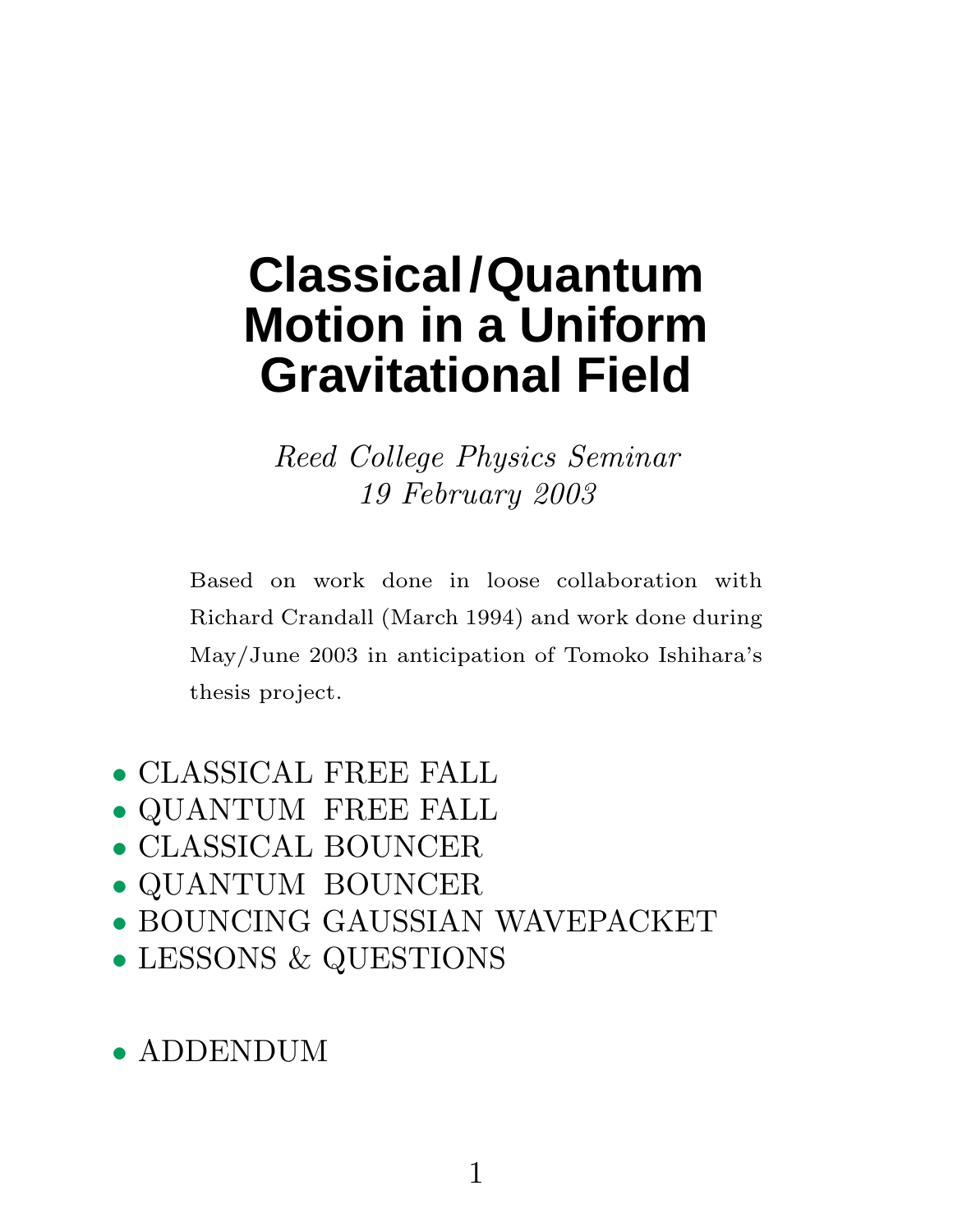## **Part One: Classical Free Fall**

Elementary textbook systems:

FREE PARTICLE  $\ddot{x} = 0$ FREE FALL  $\ddot{x} = -g$ HARMONIC OSCILLATOR  $\ddot{x} = -\omega^2 x$ 

$$
L(x, \dot{x}) = \begin{cases} \frac{1}{2}m\dot{x}^2\\ \frac{1}{2}m\dot{x}^2 - mgx\\ \frac{1}{2}m\dot{x}^2 - \frac{1}{2}m\omega^2x^2 \end{cases}
$$

$$
H(p, x) = \begin{cases} \frac{1}{2m}p^2\\ \frac{1}{2m}p^2 + mgx\\ \frac{1}{2m}p^2 + \frac{1}{2}m\omega^2x^2 \end{cases}
$$

Never stop studying the inexhaustible physics of free particles and oscillators, but tend to neglect free fall after 3rd week of Physics 100.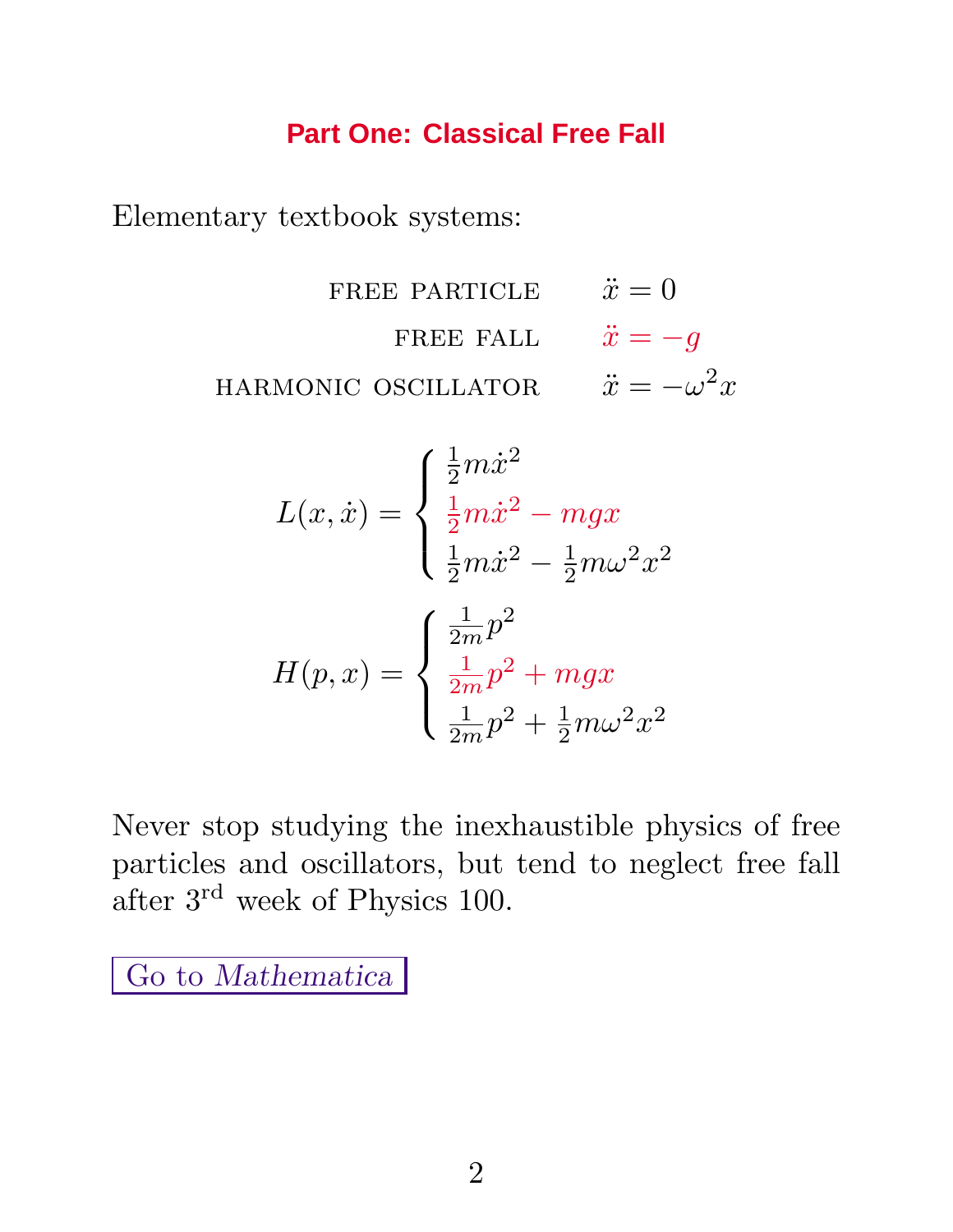## **Part Two: Quantum Mechanical Free Fall**

Schrödinger equation:

$$
\left\{\frac{\hbar^2}{2m}\partial_x^2 + mgx\right\}\psi(x) = E\psi(x)
$$

Availability of  $\hbar$  leads by dimensional analysis to

NATURAL LENGTH 
$$
\ell_g \equiv \left(\frac{\hbar^2}{2m^2g}\right)^{\frac{1}{3}} \equiv k^{-1}
$$
  
\nNATURAL Energy  $\mathcal{E}_g \equiv \left(\frac{mg^2\hbar^2}{2}\right)^{\frac{1}{3}}$   
\nNATURAL TIME  $\tau_g \equiv \left(\frac{2\hbar}{mg^2}\right)^{\frac{1}{3}}$   
\nNATURAL FREQUENCY  $\omega_g \equiv \mathcal{E}_g/\hbar = 1/\tau_g$   
\n $a = 9.80665 \text{ m/s}^2 \text{ find}$ 

Set  $g = 9.80665 \text{ m/s}^2$ , find

$$
\ell_g = \begin{cases} 0.0880795 \,\text{cm} & : \text{ electron} \\ 0.0005874 \,\text{cm} & : \text{proton} \\ \approx 10^{-21} \,\text{cm} & : \text{one gram} \end{cases}
$$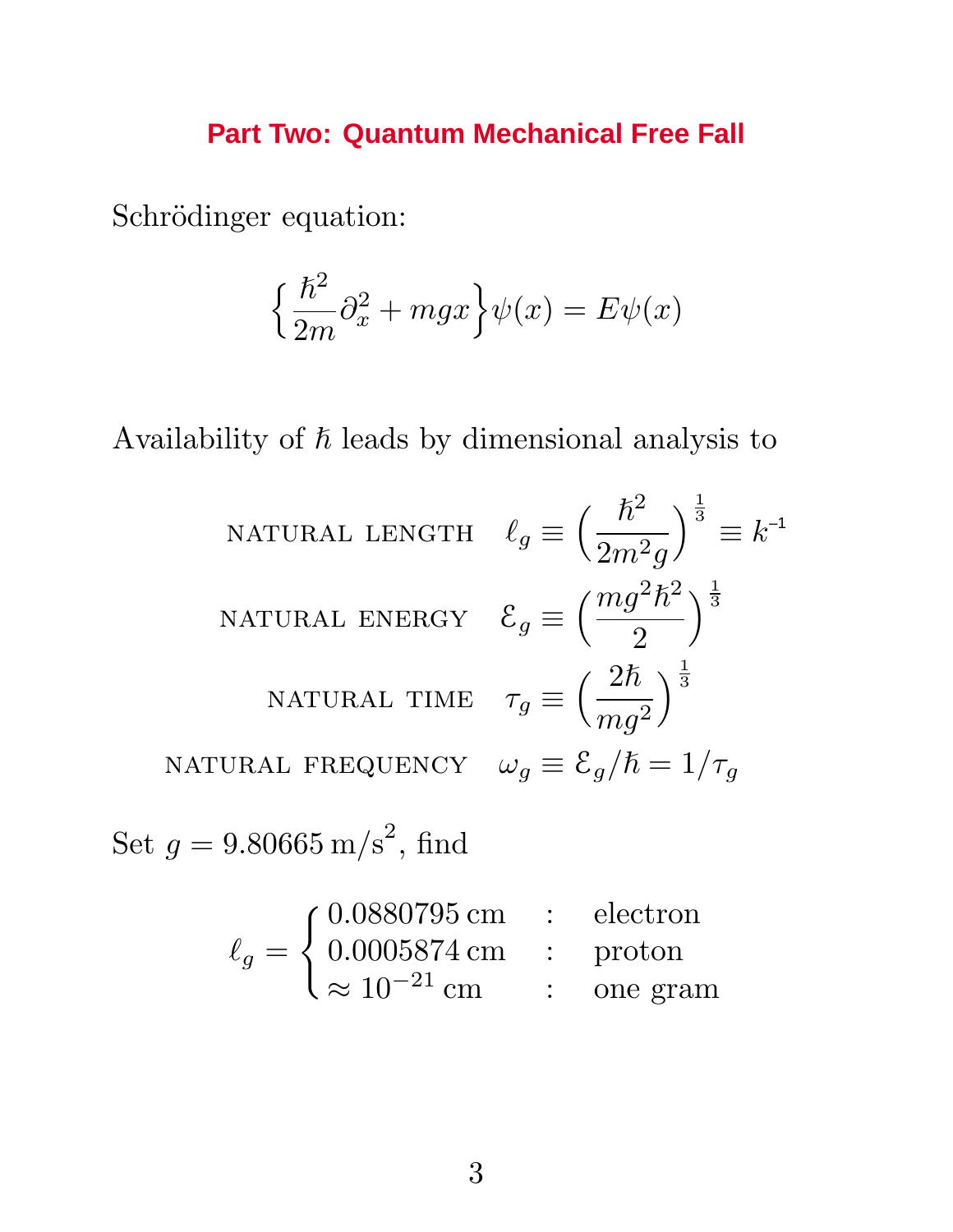Pass to dimensionless variables

$$
y \equiv \left(\frac{2m^2g}{\hbar^2}\right)^{\frac{1}{3}} \left(x - \frac{E}{mg}\right)
$$
  
=  $k(x - a)$   

$$
a \equiv \frac{E}{mg} = \begin{cases} \text{maximal height achieved by a} \\ \text{particle lofted with energy } E \end{cases}
$$
  

$$
\equiv z - \alpha
$$

and **NOTE** that value of *E* has been absorbed into the  $definition of y.$  Schrödinger equation becomes

$$
\left(\frac{d}{dy}\right)^2 \psi(y) = y \psi(y)
$$

which is *Airy's differential equation*. Arises from many physical problems, leads to **Airy functions** that have many wonderful properties—all nicely described (in French) in a recent monograph by O. Vallée.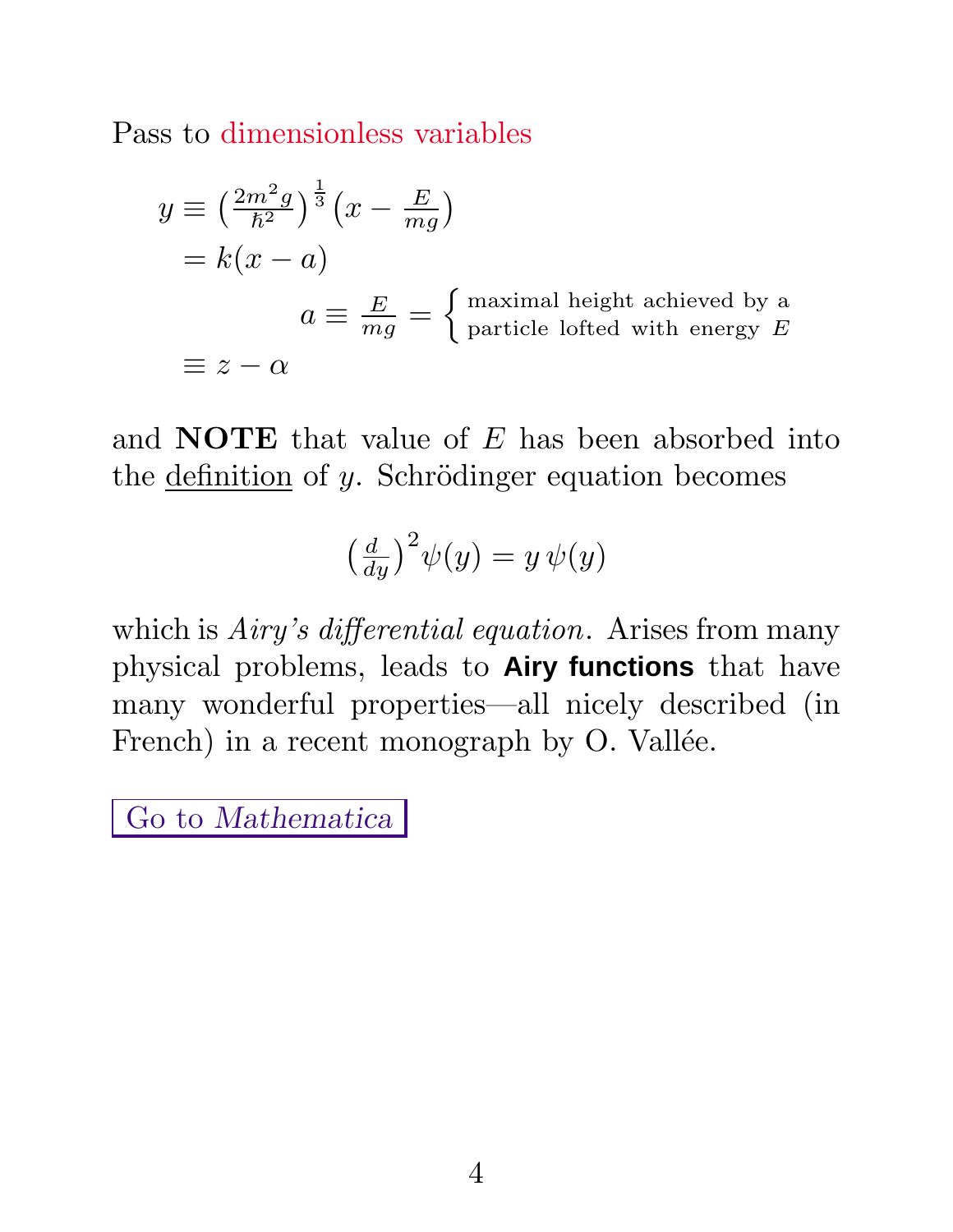$$
\psi_{\mathcal{E}}(z) = f(z, \alpha) = \text{Ai}(z - \alpha)
$$

Use integral representation to show that

$$
\int_{-\infty}^{+\infty} Ai(z - \alpha) Ai(z - \beta) dz = \delta(\alpha - \beta)
$$

Free fall eigenfunctions are orthonormal & complete and all have the same shape! Quantum manifestation of classical translational equivalence, and curiously consonant with the essential wavelet transform idea.

• Instructive to show how free particle exponentials become free fall Airy functions when viewed from an accelerated frame.

#### **CONSTRUCTION OF THE PROPAGATOR**

$$
\Psi(x, t_0) \longmapsto \Psi(x, t) = \int K(x, t; x_0, t_0) \Psi(x_0, t_0) dx_0
$$

$$
K(x_1, t_1; x_0, t_0) \equiv \sum_n \Psi_n(x_1) \Psi_n^*(x_0) e^{-\frac{i}{\hbar} E_n(t_1 - t_0)}
$$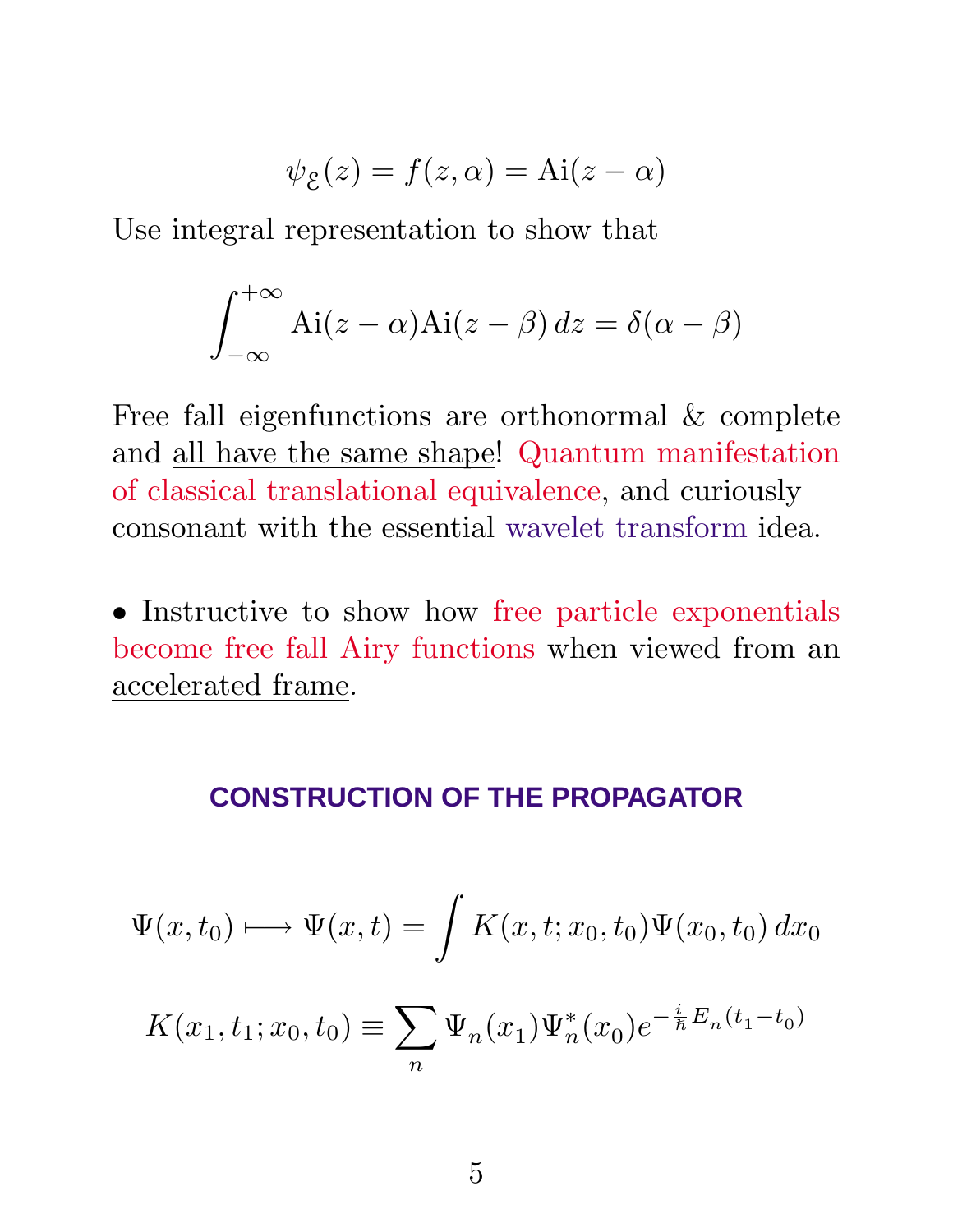Working in dimensionless variables

$$
\mathcal{K}(z,t;z_0,0) = \int_{-\infty}^{+\infty} \psi_{\xi}(z)\psi_{\xi}^*(z_0)e^{-i\mathcal{E}\theta} d\mathcal{E}
$$

Use integral representation to obtain finally

$$
K = \sqrt{\frac{m}{2\pi i\hbar t}} \exp\left\{\frac{i}{\hbar} \left[\frac{m}{2t}(x - x_0)^2 - \frac{1}{2}mg(x + x_0)t - \frac{1}{24}mg^2t^3\right]\right\}
$$

$$
= \sqrt{\frac{m}{2\pi i\hbar t}} \exp\left\{\frac{i}{\hbar} \left[\text{classical action!}\right]\right\}
$$

#### **DROPPED GAUSSIAN WAVEPACKET**

Use propagator to study motion of

$$
\psi(z,0) = \frac{1}{\sqrt{\sigma\sqrt{2\pi}}} e^{-\frac{1}{4}[z/\sigma]^2}
$$

Integrals are manageable, get

$$
|\Psi(x,t)|^2 = \frac{1}{s(t)\sqrt{2\pi}} \exp\left\{-\frac{1}{2}\left[\frac{x+\frac{1}{2}gt^2}{s(t)}\right]^2\right\}
$$
  
with  $s \equiv \ell_g \sigma$  and  $s(t) \equiv s\sqrt{1 + \left(\frac{\hbar t}{2ms^2}\right)^2}$ .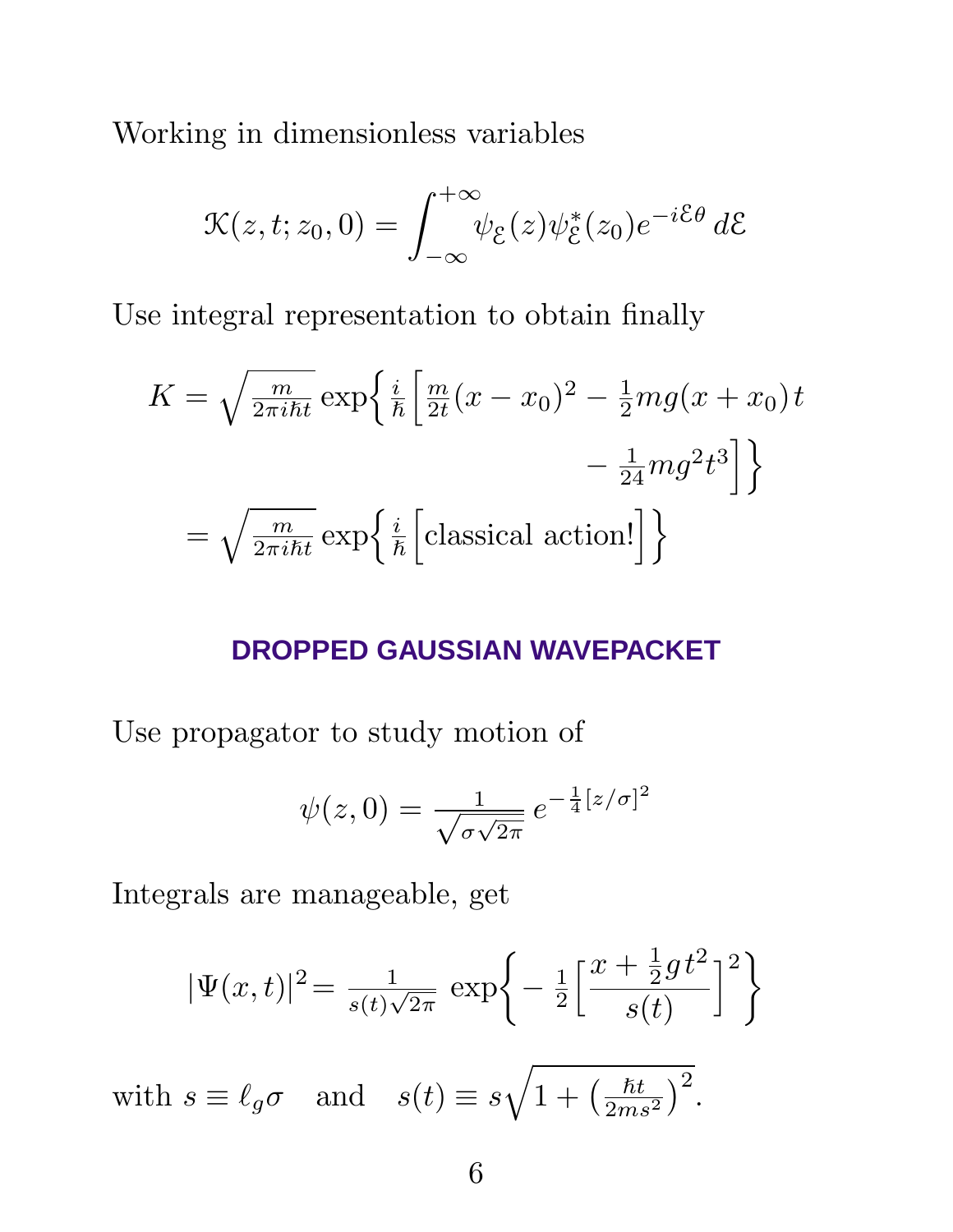Looks just like a "diffusing free particle Gaussian," as viewed from an accelerating frame.

#### **Part Three: Classical Bouncer**

Ball lofted with energy *E* will rise to height

$$
a=\tfrac{E}{mg}
$$

and bounce with period

bounce period  $\tau = \sqrt{8a/g} = \sqrt{8E/mg^2}$ 

$$
x(t) = \frac{1}{2}gt(\tau - t) \quad : \quad 0 < t < \tau
$$

To describe bounce-bounce-bounce*...* idea, write

$$
x(t) = \frac{1}{2}g \sum_{n} [t - n\tau][(n+1)\tau - t]
$$
  
• UnitStep  $[t - n\tau][(n+1)\tau - t]$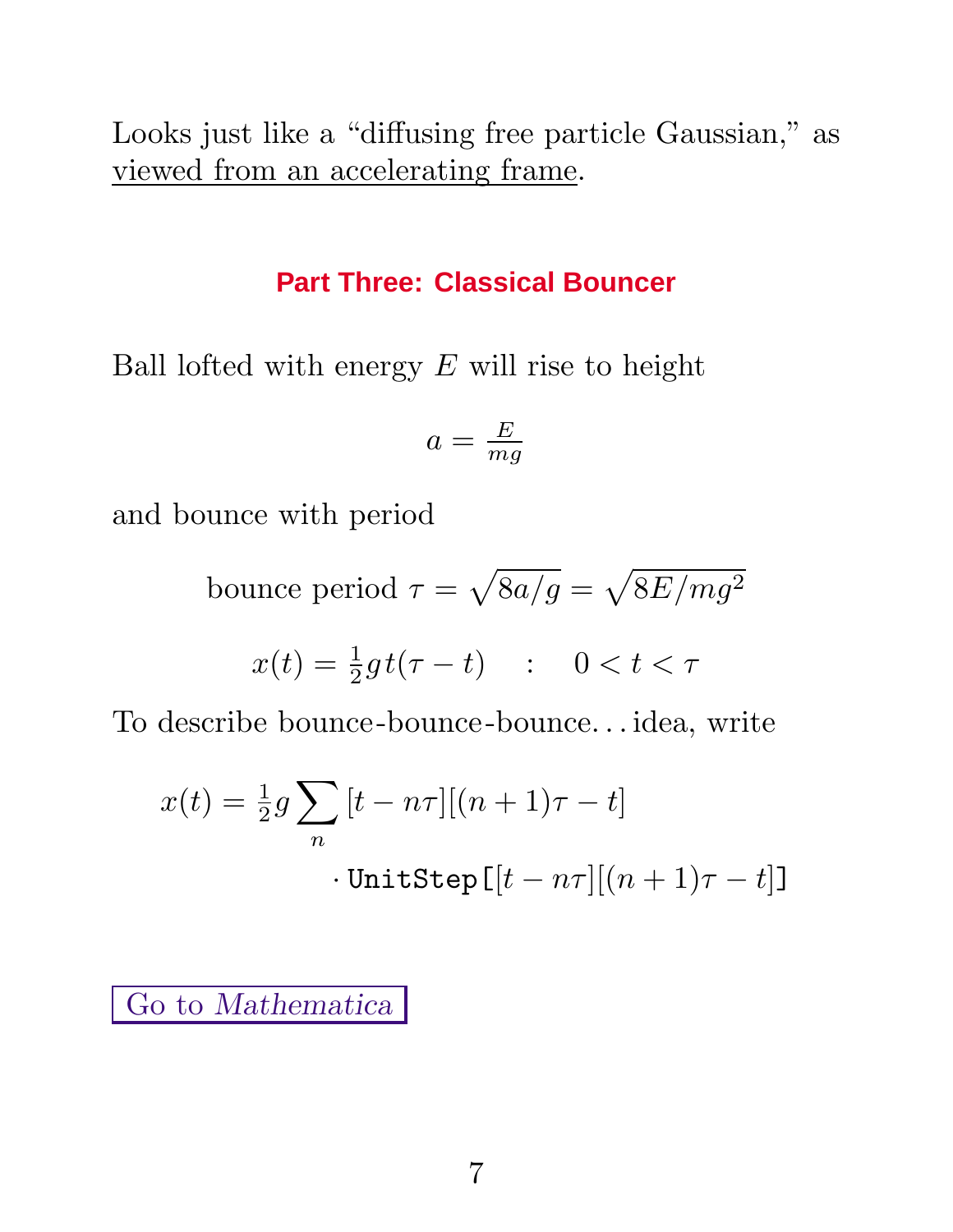## **Part Four: Quantum Bouncer Eigenstates**

**Bouncer theory according to PLANCK:**

$$
\oint p \, dx = nh \quad : \quad n = 1, 2, 3, \dots
$$
\n
$$
\therefore \quad \tau_n = \left[12 \, nh / mg^2\right]^{\frac{1}{3}}
$$

$$
a_n = \ell \cdot \left[\frac{3\pi}{2}n\right]^{\frac{2}{3}}
$$

$$
E_n = \mathcal{E} \cdot \left[\frac{3\pi}{2}n\right]^{\frac{2}{3}}
$$

## **Bouncer theory according to SCHRÖDINGER:**

Again have

$$
\left(\frac{d}{dy}\right)^2 \psi(y) = y \psi(y)
$$

with  $y \equiv k(x - a) \equiv z - a$ , but now require

$$
\psi(y)=0 \quad \text{at} \quad x=0
$$

$$
\therefore \quad \Psi_n(z) = N_n \cdot \text{Ai}(z - z_n)
$$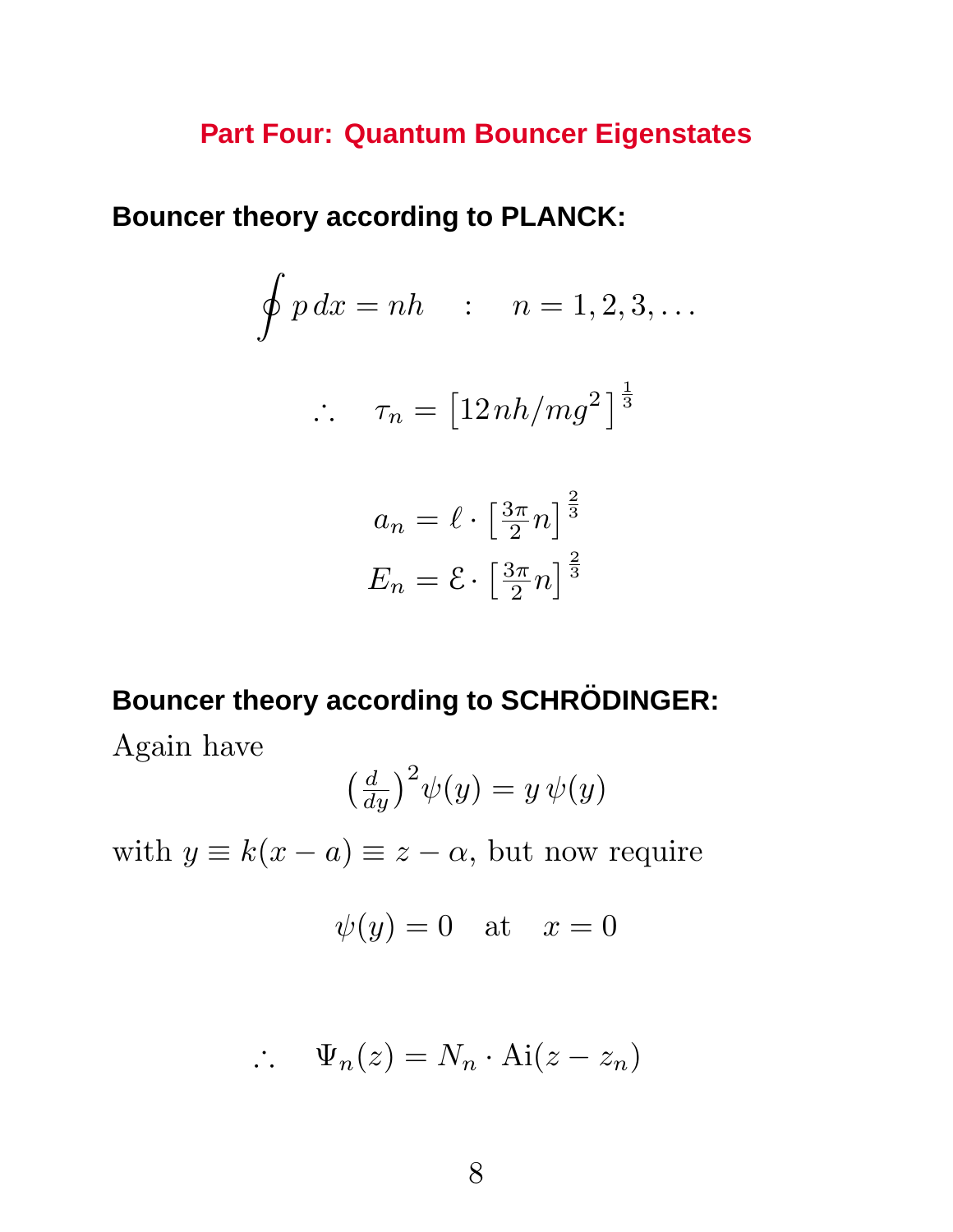Acquire interest in <u>zeros of Airy function</u>, which are given asymptotically

$$
z_n \approx \left[\frac{3\pi}{2}\left(n - \frac{1}{4}\right)\right]^{\frac{2}{3}} + \cdots
$$
  
SCHRÖDINGER :  $E_n \approx mg\ell \cdot \left[\frac{3\pi}{2}\left(n - \frac{1}{4}\right)\right]^{\frac{2}{3}}$   
PLANCK :  $E_n = mg\ell \cdot \left[\frac{3\pi}{2}n\right]^{\frac{2}{3}}$ 

Go to *Mathematica*

### **Part Five: Dropped Gaussian Wavepacket**

Take  $\psi$ <sub>initial</sub> to be Gaussian:

$$
\psi(z,0) \equiv \frac{1}{\sqrt{\sigma\sqrt{2\pi}}} e^{-\frac{1}{4}\left[\frac{z-\alpha}{\sigma}\right]^2}
$$

Objective is to compute  $\psi(z,t)$  and to examine the motion of  $\langle z \rangle$ ,  $\langle z^2 \rangle$  and  $\Delta z$ . Have first to develop

$$
\psi(z,0) = \sum_n c_n f_n(z)
$$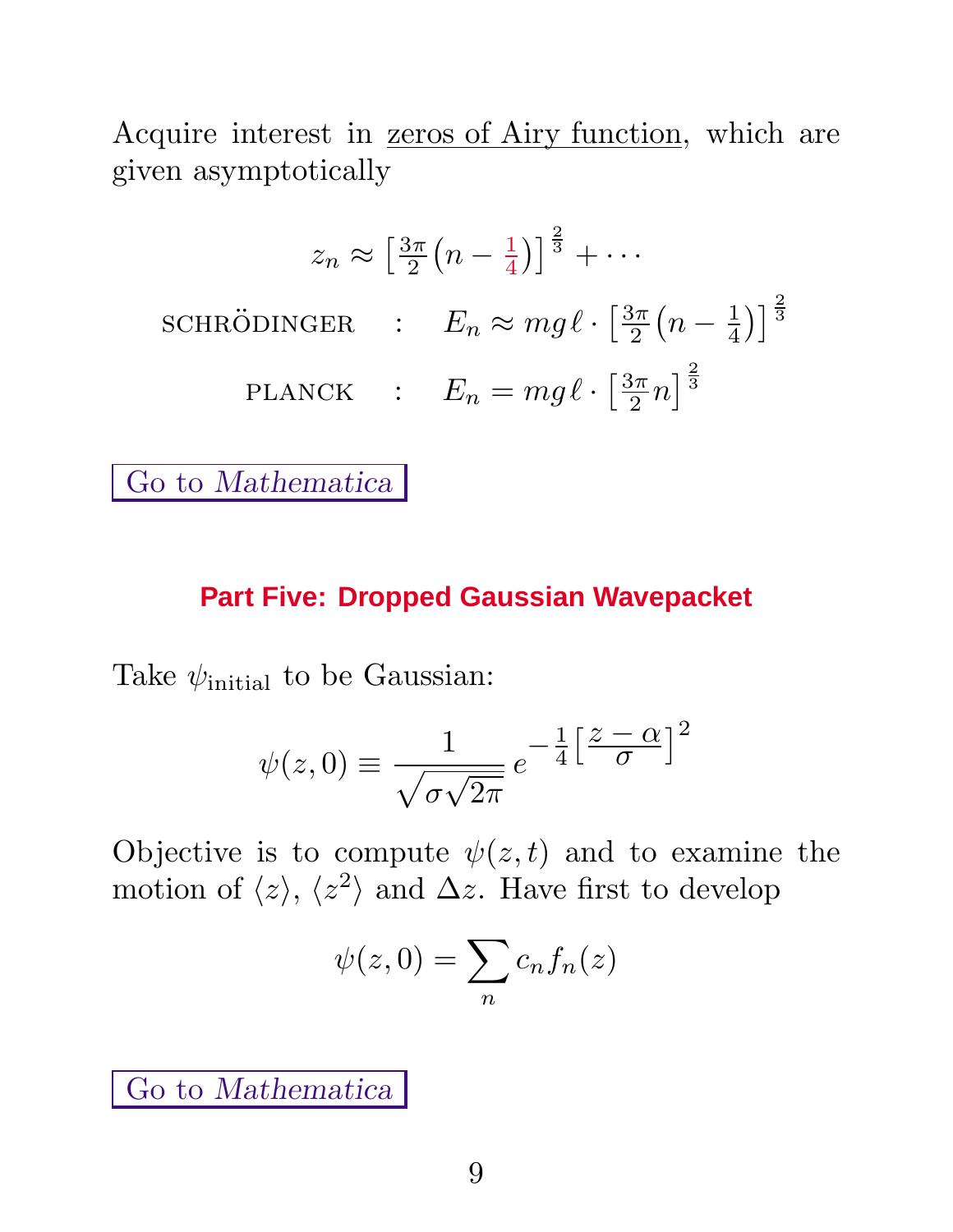In dimensionless time *θ*

$$
f_n(z) \longrightarrow f_n(z,\theta) \equiv f_n(z) \cdot e^{-i z_n \theta}
$$

—see what has become of the classical fact that

energy ∼ height of the flight

—so

$$
\psi(z,\theta) = \sum_{n} c_n f_n(z) \cdot e^{-i z_n \theta}
$$

and therefore

$$
|\psi(z,\theta)|^2
$$
  
=  $\sum_n [c_n f_n]^2 + 2 \sum_{m>n} \sum_n c_m c_n f_m f_n \cos(z_m - z_n) \theta$ 

Go to *Mathematica*

Periodicity a deceptive artifact of my film loop. A film tracing Gaussian  $\psi^*\psi$  through first 20 bounces has been posted by[Julio Gea-Banacloche,](http://www.uark.edu/misc/julio/bouncing_ball/bouncing_ball.html) a condensed matter physicist at the University of Arkansas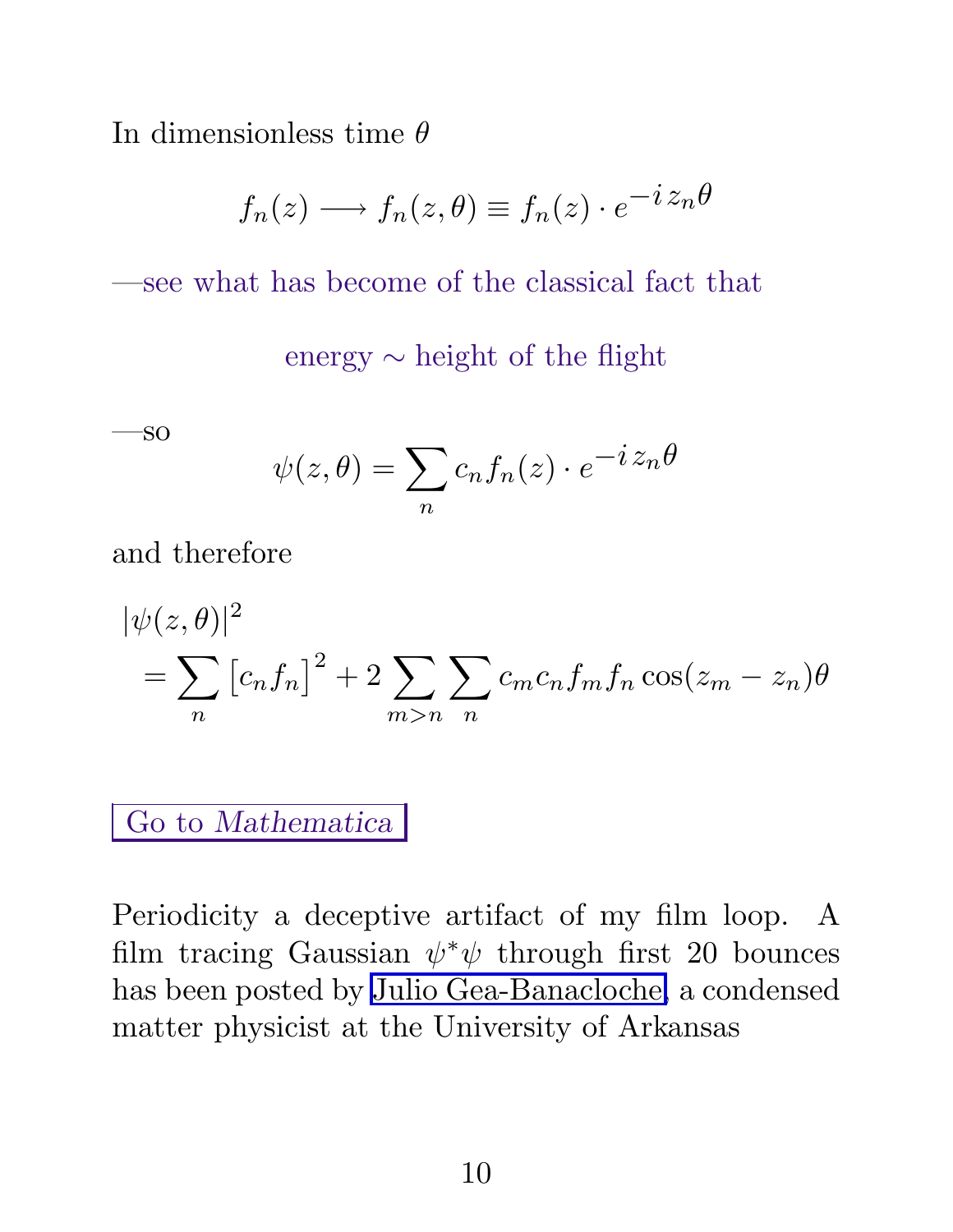The motion of  $P(z, \theta) \equiv |\psi(z, \theta)|^2$  is conveys more information than we can grasp , so look to motion of the expected position:

$$
\langle z \rangle_{\theta} \equiv \int_0^{\infty} z P(z, \theta) dz
$$
  
= 
$$
\sum_n c_n c_n Z_{nn}^{(1)}
$$
  
+ 
$$
2 \sum_{m>n} \sum_n c_m c_n Z_{mn}^{(1)} \cos(z_m - z_n) \theta
$$

where it can be shown that the matrix elements

$$
Z_{mn}^{(1)} \equiv \int_0^\infty f_m(z) z f_n(z \, dz)
$$
  
= 
$$
\begin{cases} \frac{2}{3} z_n & \text{if } m = n \\ -2(-)^{m-n} / (z_m - z_n)^2 & \text{otherwise} \end{cases}
$$

Similarly, we might watch  $\langle z^2 \rangle_{\theta}$  and use

$$
Z_{mn}^{(2)} \equiv \int_0^\infty f_m(z) z^2 f_n(z dz)
$$
  
= 
$$
\begin{cases} \frac{8}{15} z_n^2 & \text{if } m = n \\ -24(-)^{m-n} / (z_m - z_n)^4 & \text{otherwise} \end{cases}
$$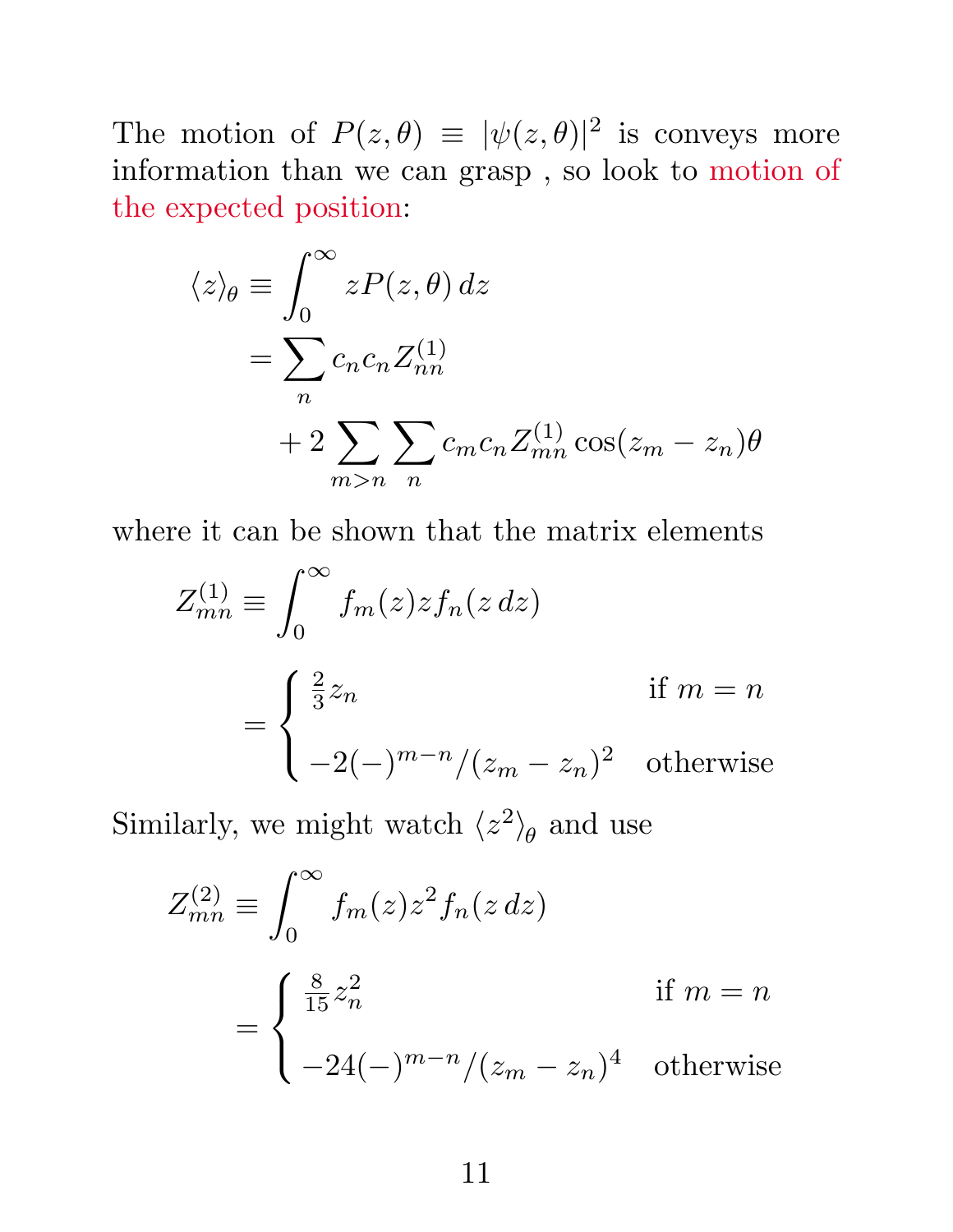Elegant proof of these exact results provided by David Goodmanson in 2000.

Go to *Mathematica*

# **Lessons & Questions**

 $\star$  Classical/quantum serves usefully as a "theoretical" laboratory:" physically non-trivial, yet analytically accessible.

★ EHRENFEST'S THEOREM is popularly/wrongly claimed to assert that "quantum motion of the mean is classical." Have shown that claim to be untenable. But when the classical physics permits construction of a time-independent classical distribution function it appears to be the case that (in all orders?)

> time-averaged quantum moment  $=$  classical moment

★ Bouncer exhibits "extinction & recurrence" phenomena, which both free particle & oscillator are (for separate reasons) too simple to capture. Recent research—by [Carlos R. Stroud](www.optics.rochester.edu:8080/users/stroud/wavepacket/quantum.html) and many others suggests these are universal features of quantum systems in the semi-classical regime.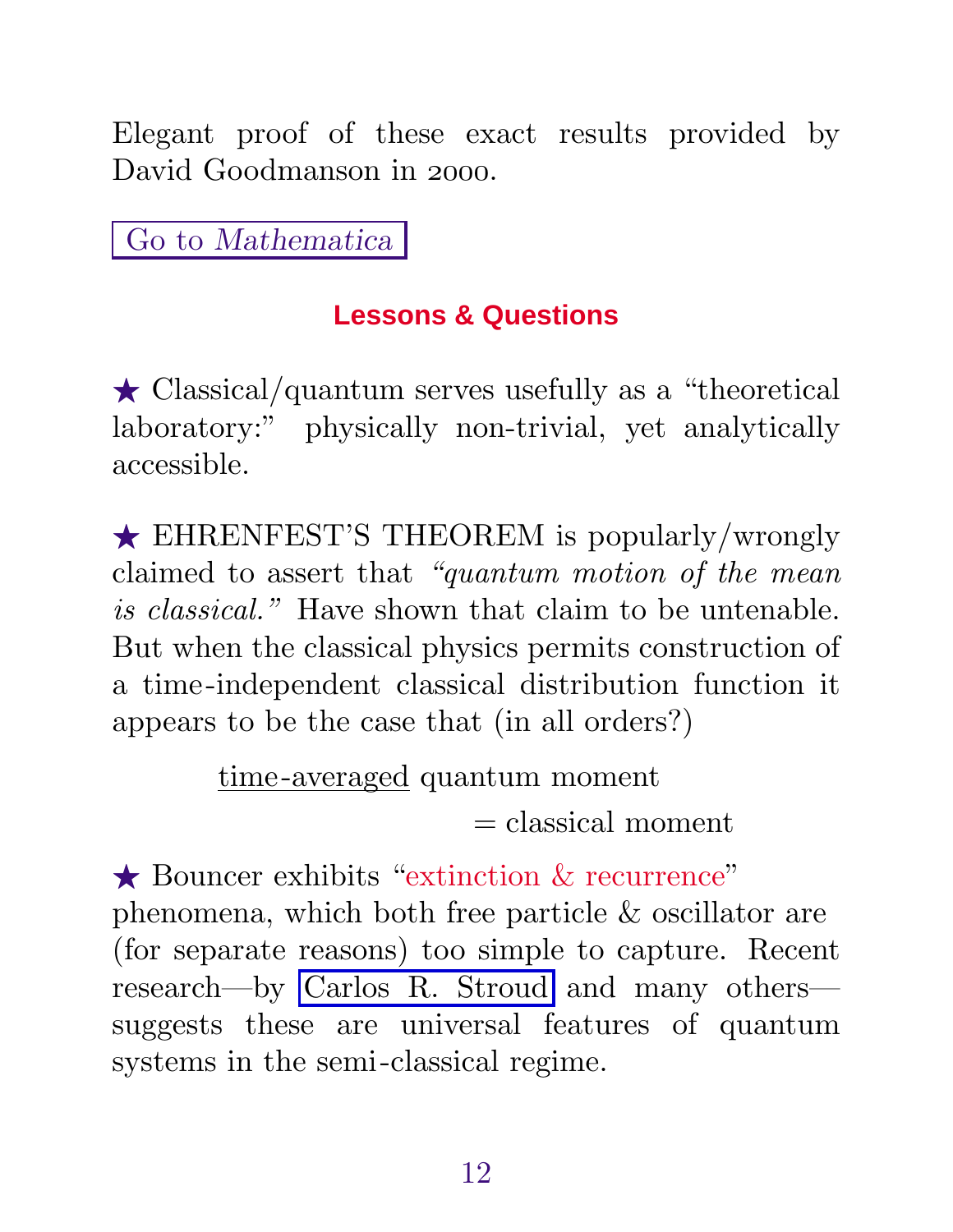- Crandall has managed to write down the exact propagator for the bouncer. Remains to extact that result from Feynman's sum-over-paths formalism *...* which was original source of my interest in this problem area.

 $\bigstar$  Work would have been impossible without the assistance of a resource like *Mathematica*, and underscores the fact that Airy functions—called by some physicists "rainbow functions"—are wonderful things.

 $\star$  Recent interest/activity in the area mainly by the BEC people, for whom gravity has become a fact of their laboratory life. Many web sites relate to this work: John Essick has directed me to a site prepared by physicists at the University of Hanover.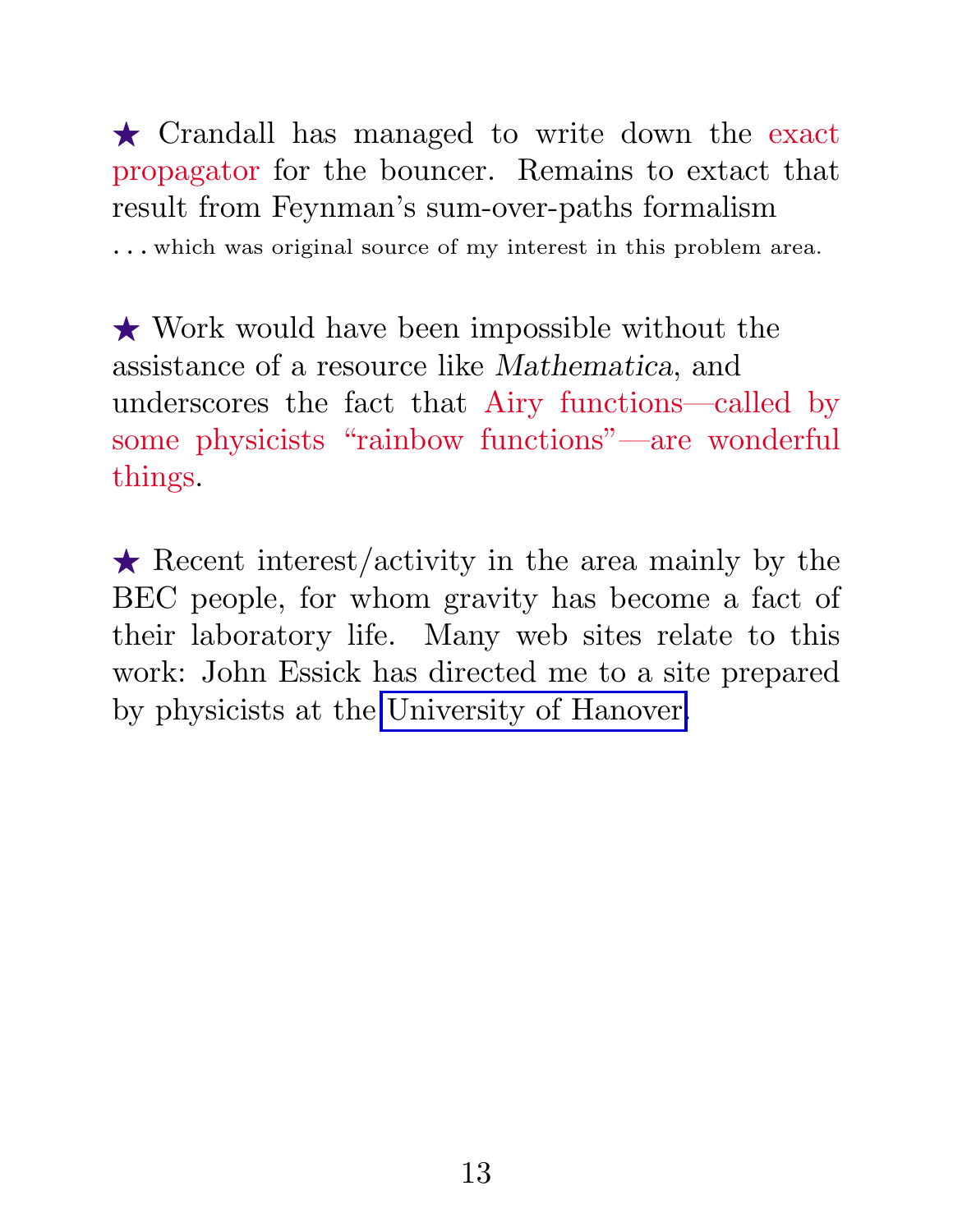## **Basic References**

1. J. J. Sakurai, Modern Quantum Mechanics (1994), pages 107–109.

2. M. Wadati, "The free fall of quantum particles," J. Phys. Soc. of Japan **68**, 2543 (1999).

3. J. Gea-Banacloche, "A quantum bouncing ball," AJP **68**, 672 (2000).

4. D. Goodmanson, "A recursion relation for matrix elements of the quantum bouncer,"AJP **68**,866 (2000).

5. N. Wheeler, "Classical/quantum motion in a uniform gravitational field," a long essay in three parts that can be found (together with the pdf file and *Mathematica* notebook I used today) in the courses server at PHYSICS > WHEELER STUFF > BOUNCER.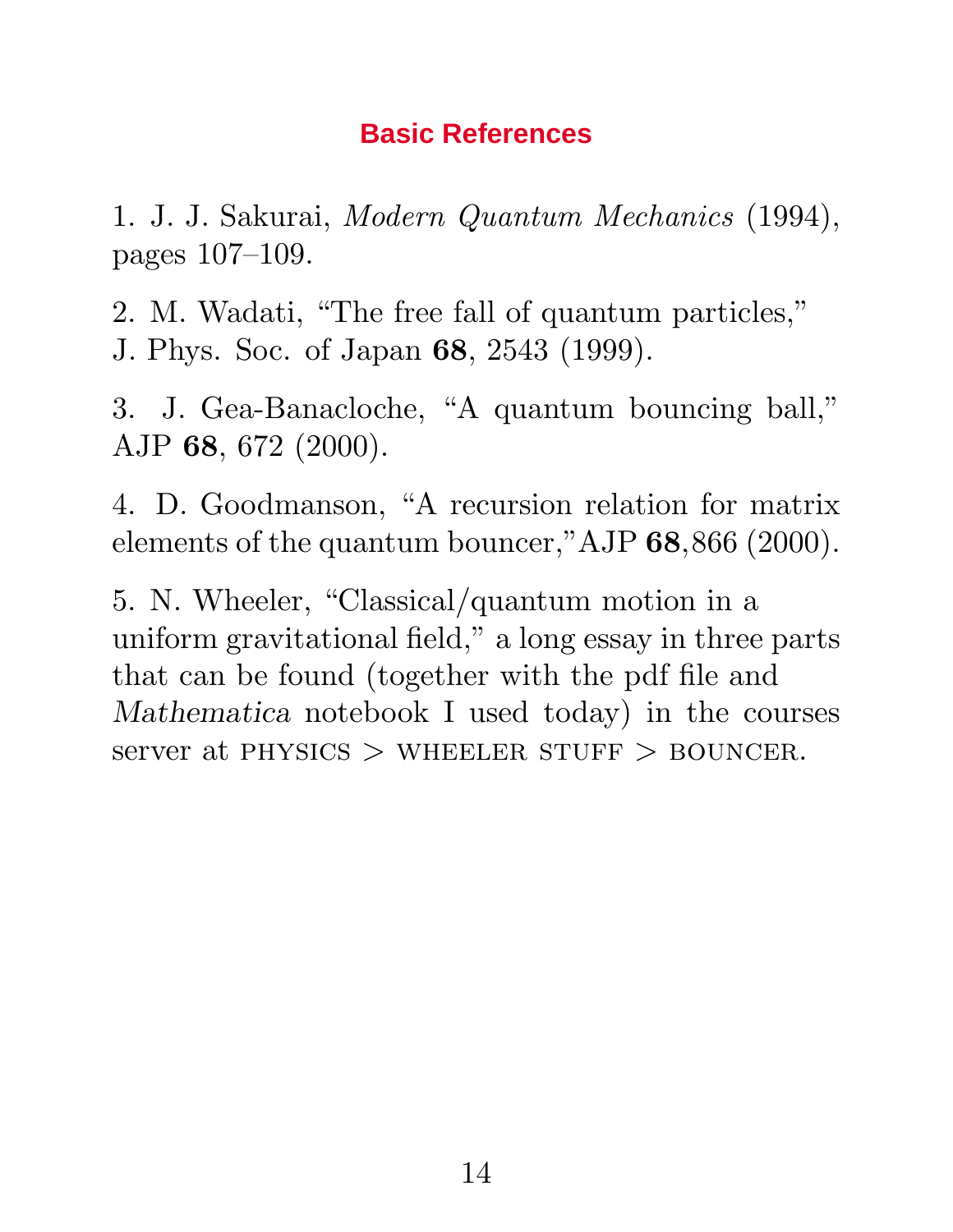## **Acknowledgements**

Am indebted—as always—to Richard Crandall for conversation and sharing with me some of his own provocative results. I am also indebted*...*

• to Oz Bonfim for conversation, and for taking the trouble to discover valuable references on the web;

• to David Griffiths for sitting patiently when I know he had other/ better things to do;

• to John Essick for directions to a web site;

• to David Goodmanson and to Olivier Valleé for correspondence and for supplying indispensable materials; (anybody interested in preparing an English translation of a French masterpiece?);

Finally, I owe much to Tomoko Ishihara , my coworker, for supplying some critical references*...* and (unwittingly) for motivating my return to this pretty problem area.